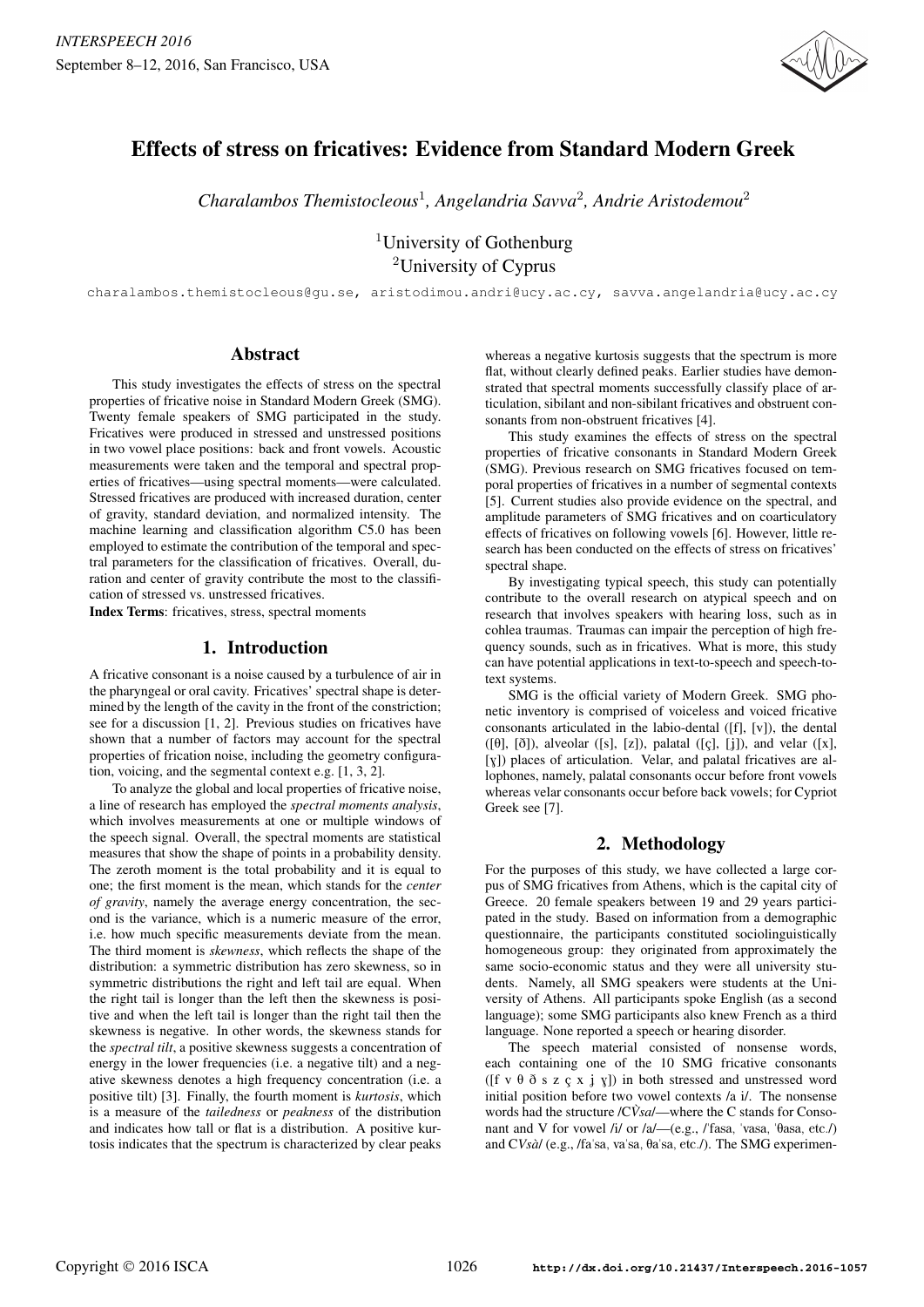Table 1: Experimental material: SMG keywords

| Consonant  | ſfΙ   | lvl   | 101           | ſð1   | [s]   |
|------------|-------|-------|---------------|-------|-------|
| stressed   | 'fasa | vasa  | θasa          | 'ðasa | sasa  |
| unstressed | fa'sa | va'sa | $\theta$ a'sa | ða'sa | sa'sa |
| stressed   | 'fisa | 'visa | 'θisa         | 'ðisa | 'sisa |
| unstressed | fi'sa | vi'sa | $\theta$ i'sa | ði'sa | si'sa |
|            | z     | lel   | X             | Ħ     | [X]   |
| stressed   | zasa  |       | xasa          |       | yasa  |
| unstressed | za'sa |       | xa'sa         |       | ya'sa |
| stressed   | zisa  | cisa  |               | iisa  | yisa  |
| unstressed | zi'sa | çi'sa |               | ii'sa | yi'sa |

tal material is shown in Table 1. The keywords were embedded in the carrier phrase: /"ipes *< keyword >* "pali/ (You told *< keyword >* again).

The stimulus material consisted of 1480 stimuli. Each speaker produced two repetitions of the ten fricative categories in two stress conditions and in two vowel contexts as follows (20 speakers  $\times$  6 fricatives  $\times$  2 stress conditions  $\times$  2 repetitions  $\times$  2 vowels) and (20 speakers  $\times$  4 fricatives  $\times$  2 stress conditions  $\times$  2 repetitions  $\times$  1 vowel). Filler words were added in the carrier sentences to provide variation in the experimental material and to minimise speaker's attention on the experimental words.

The calculation of spectral moments took place in the DFT domain using procedures described in [8]. Linear mixed effects analysis was conducted using R [9] and lme4 [10]. Several models were built by adding variance components starting from the simplest model in a stepwise manner. The final model in 1 was selected by model comparison following the Akaikes Information Criterion (AIC) [11] and the Schwarzs Bayesian Information Criterion (BIC) [12].

$$
DV \sim Segment * Stress * Vowel + (1| Speaker) \quad (1)
$$

where *DV* stands for the *Depended Variable*, namely duration, center of gravity, standard deviation, kurtosis, skewness, average intensity. *Segments* stands for the fricative consonants with ten levels (the ten SMG fricatives), *Stress* stands for the stress variable with two levels (stressed and unstressed), and *Vowel* stands for the following vowel with two levels (/a/ and /i/). The random effects were intercepts for speakers and items, as well as by-subject and by-item random slopes for the effect of segment.

To determine the classification rate of the temporal and spectral properties (e.g. duration, center of gravity, standard deviation, kurtosis, skewness, average intensity) of fricative noise, a classification tree model was fitted using Quinlan's C5.0 algorithm. For the model all the parameters in 1 were used as predictors for Stress. The analysis was conducted in R using C50 package.

### 3. Results

#### 3.1. Duration

Overall, stressed fricatives are longer than unstressed fricatives (see Figure 1). The effects of Segment  $(\chi^2(9) = 1307.90, p <$ *.*0001), Stress  $(\chi^2(1) = 498.75, p < .0001)$ , and Vowel  $(\chi^2(1) = 67.38, p < .0001)$  were highly significant. Also, the interactions of Segment  $\times$  Stress ( $\chi^2(9) = 23.09, p < .001$ ),



Figure 1: *Duration for stressed (top) and unstressed (bottom) fricatives in ms.*



Figure 2: *Center of Gravity for stressed (top) and unstressed (bottom) fricatives in Hz.*

Stress  $\times$  Vowel  $(\chi^2(1) = 29.21, p < .001)$  and Segment  $\times$ Stress  $\times$  Vowel  $(\chi^2(5) = 16.93, p < .001)$ 

#### 3.2. Spectral Characteristics

The first spectral moment, namely the center of gravity is higher in stressed fricatives than in unstressed fricatives. Also, voiceless fricatives have greater center of gravity than their voiced counterparts (in the same Place of Articulation) (see Figure 2). The effect of Segment  $(\chi^2(9) = 7931.29, p < .0001)$ , Stress  $(\chi^2(1) = 21.54, p < .0001)$ , and Vowel  $(\chi^2(1) = 17.87, p <$ *.*0001) were highly significant. The interactions of Segment *×* Stress  $(\chi^2(9) = 37.36, p < .0001)$ , and Segment *×* Vowel  $(\chi^2(5) = 28.96, p < .0001)$  were significant.

Also, Stress had a significant effect on Standard Deviation (see Figure 3). More specifically, the effect of Segment  $(\chi^2(9) = 3078.52, p < .0001)$ , Stress  $(\chi^2(1) = 3.11, p =$ *n.s.*), and Vowel  $(\chi^2(1) = 10.77, p < .0001)$  were highly significant. Also, the interactions of Segment  $\times$  Stress ( $\chi^2(9)$  =  $43.89, p < .0001$ , Segment  $\times$  Vowel  $(\chi^2(5) = 38.65, p < .0001)$ *.*0001).

Significant effects of Stress are also observed in Skewness (see Figure 4) but only in the interaction Segment *×*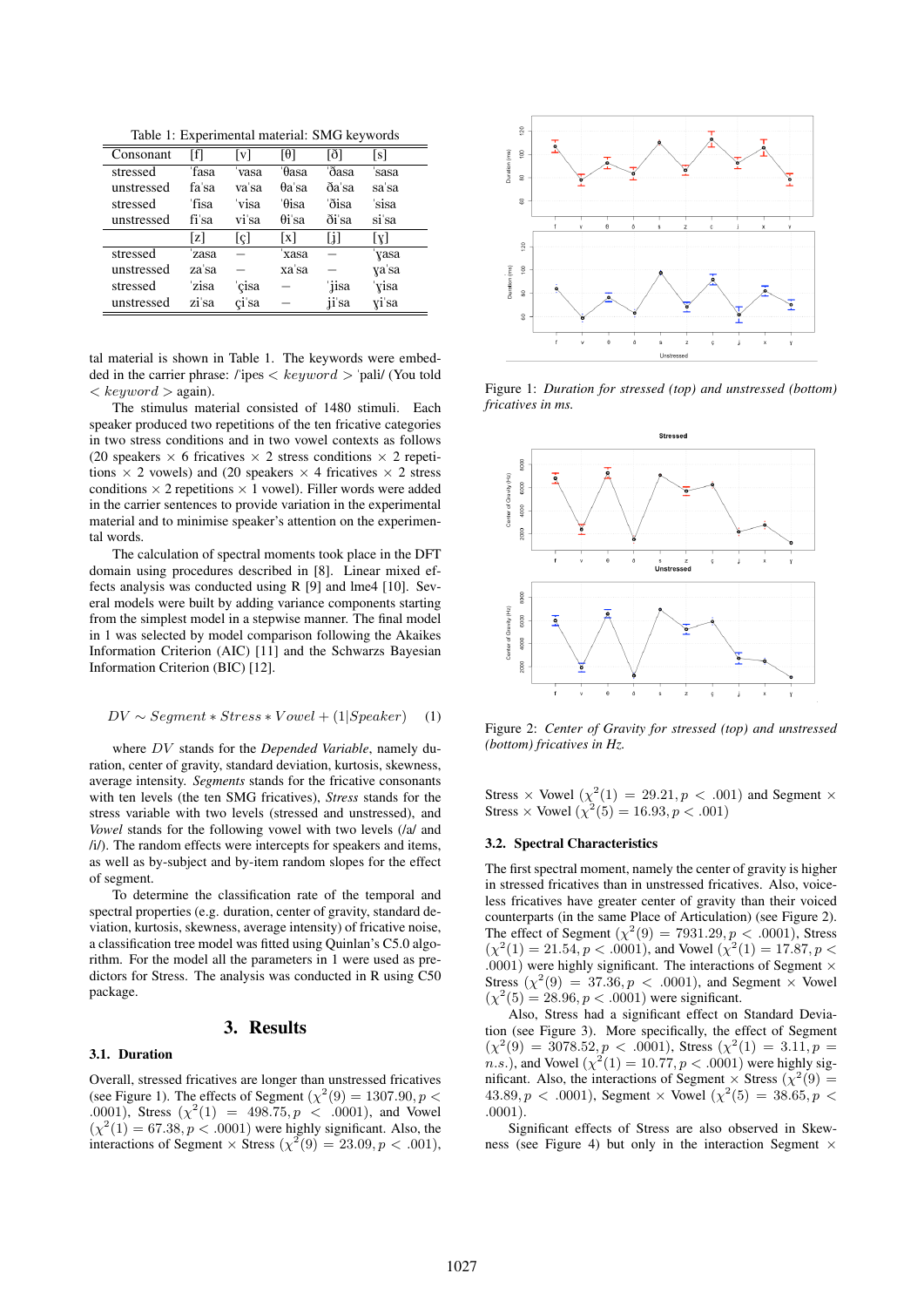

Figure 3: *Standard Deviation for stressed (top) and unstressed (bottom) fricatives.*



Figure 4: *Skewness for stressed (top) and unstressed (bottom) fricatives.*

Stress. More specifically, the effect of Segment  $(\chi^2(9)$  =  $2292.31, p \leq .0001$ ), Stress  $(\chi^2(1) = 7.61, p \leq .001)$ , and Vowel  $(\chi^2(1) = 12.89, p < .0001)$  were highly significant. Also, the interactions of Segment  $\times$  Stress ( $\chi^2(9)$  =  $32.88, p < .0001$ , Segment  $\times$  Vowel  $(\chi^2(5) = 55.28, p < .0001)$ *.*0001).

The fourth spectral moment is kurtosis (see Figure 5), which is influenced significantly by Segment  $(\chi^2(9)$  = 583.73,  $p \lt 0.0001$ ), Stress  $(\chi^2(1) = 5.15, p \lt 0.05)$ , and the following Vowel  $(\chi^2(1) = 12.56, p < .0001)$ . The interactions of Segment  $\times$  Stress  $(\chi^2(9) = 24.41, p < .01)$ , Segment *×* Vowel  $(\chi^2(5) = 62.84, p < .0001)$ .

#### 3.3. Normalized Intensity

Overall, stressed fricatives have greater intensity than unstressed fricatives (see Figure 6). Only unstressed /x/ and  $\sqrt{x}$  have greater intensity than the corresponding stressed sounds. Also, voiced consonants have higher intensity than their voicelss counterparts in place of articulation. The effects of Segment  $(\chi^2(9) = 1138.06, p < .0001)$ , Stress  $(\chi^2(1) =$  $11.25, p \lt 0.0001$ , and Vowel  $(\chi^2(1) = 4.52, p \lt 0.0001)$ 



Figure 5: *Kurtosis for stressed (top) and unstressed (bottom) fricatives.*



Figure 6: *Normalized intensity for stressed (top) and unstressed (bottom) fricatives in dB.*

were highly significant. Also, the interaction Segment *×* Vowel  $(\chi^2(1) = 11.60, p < .001)$  was significant.

# 3.4. Classification Algorithm

The machine learning and classification algorithm C5.0 has been employed to classify the contribution of the temporal and spectral parameters examined for the classification of fricatives based on Stress. The results are shown in the decision tree in Figure 7. Overall, duration (100%), center of gravity (48.20%), normalized intensity (8*.*82%), and SD 2*.*24% better classify SMG stressed and unstressed fricatives.

# 4. Discussion

A number of well documented observations on the effects of place of articulation on the temporal and spectral properties of fricatives were observed in this study [3, 13, 14, 15]. Namely, the place of articulation had significant effects on all spectral properties of fricatives, including the temporal ones and can account for the intrinsic properties of fricatives: intrinsic duration,